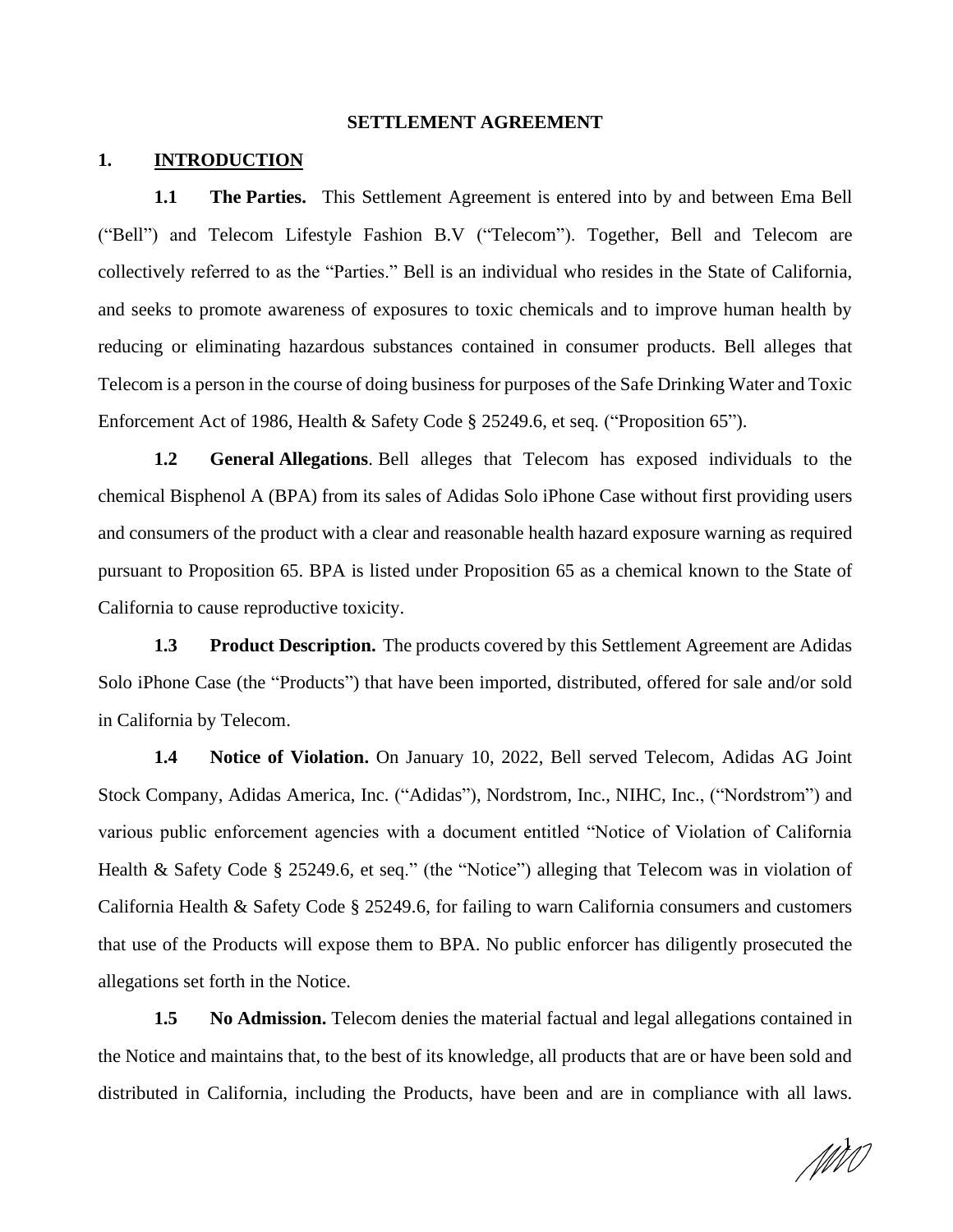Nothing in this Settlement Agreement shall be construed as an admission by Telecom of any fact, finding, issue of law, or violation of law; nor shall compliance with this Settlement Agreement constitute or be construed as an admission by Telecom of any fact, finding, conclusion, issue of law or violation of law, such being specifically denied by Telecom. However, this § 1.5 shall not diminish or otherwise affect the obligations, responsibilities and duties under this Settlement Agreement. Notwithstanding the allegations in the Notice, Telecom maintains that it has not knowingly manufactured, or caused to be manufactured, the Products for sale in California in violation of Proposition 65.

**1.6 Effective Date.** For purposes of this Settlement Agreement, the term "Effective Date" shall mean the date this Agreement is last executed by the Parties.

## **2. INJUNCTIVE RELIEF: WARNINGS**

**2.1 Reformulation of Products.** As of the Effective Date, and continuing thereafter, Products that Telecom directly manufactures, imports, distributes, sells, or offers for sale in California shall either: (a) be Reformulated Products pursuant to § 2.2, below; or (b) be labeled with a clear and reasonable exposure warning pursuant to §§ 2.3 and 2.4, below. For purposes of this Settlement Agreement, "Reformulated Products" are Products that are in compliance with the standard set forth in § 2.2, below. The warning requirement set forth in §§ 2.3 and 2.4 shall not apply to any Reformulated Products.

**2.2 Reformulation Standard.** "Reformulated Products" shall mean any Products intended for retail sale in California that are demonstrated via an exposure calculation to create a dermal exposure to BPA on any accessible component that will not exceed the Maximum Allowable Dose Level for BPA of 3 micrograms per day from solid materials. For purposes of this analysis, BPA migration testing shall be performed by an accredited laboratory utilizing NIOSH approved sampling and analytical methods to quantify BPA migration.

**2.3 Clear and Reasonable Warning**. As of the Effective Date, and continuing thereafter, a clear and reasonable exposure warning as set forth in this §§ 2.3 and 2.4 must be provided for all Products that Telecom manufacturers, imports, distributes, sells, or offers for sale in California that is

MN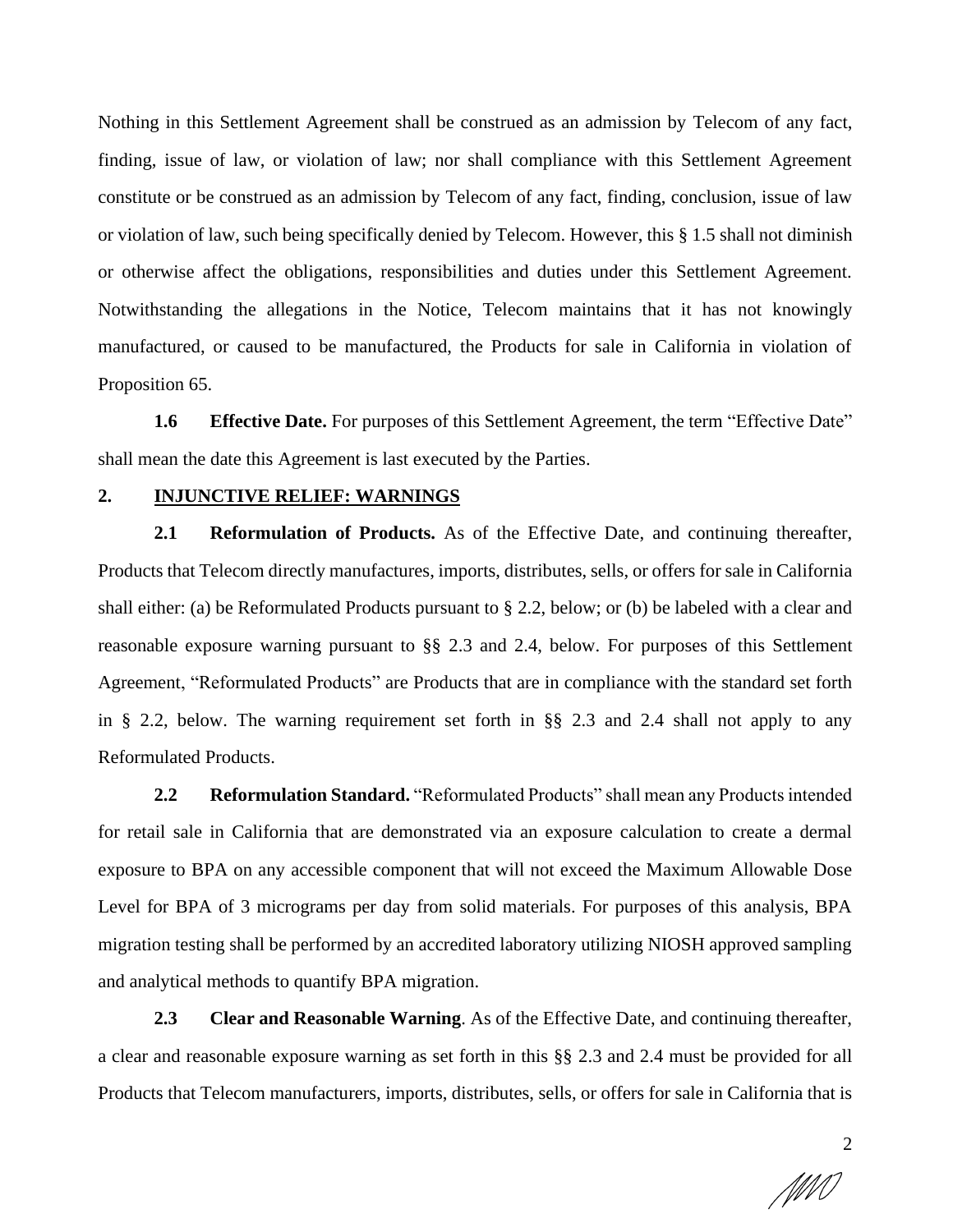not a Reformulated Product. There shall be no obligation for Telecom to provide an exposure warning for Products that entered the stream of commerce prior to the Effective Date. The warning shall consist of either the **Warning** or **Alternative Warning** described in §§ 2.3(a) or (b), respectively:

(a) **Warning**. The "Warning" shall consist of the statement:

**WARNING**: This product can expose you to chemicals including Bisphenol A (BPA), which is known to the State of California to cause birth defects or other reproductive harm. For more information go to www.P65Warnings.ca.gov.

(b) **Alternative Warning**: Telecom may, but is not required to, use the alternative short-form warning as set forth in this § 2.3(b) ("**Alternative Warning**") as follows:

**WARNING**: Reproductive Harm - www.P65Warnings.ca.gov.

**2.4** A **Warning** or **Alternative Warning** provided pursuant to § 2.3 must print the word "**WARNING:**" in all capital letters and in bold font, followed by a colon. The warning symbol to the left of the word "**WARNING:**" must be a black exclamation point in a yellow equilateral triangle with a black outline, except that if the sign or label for the Products does not use the color yellow, the symbol may be in black and white. The symbol must be in a size no smaller than the height of the word "**WARNING:**". The warning shall be affixed to or printed on the Products' packaging or labeling, or on a placard, shelf tag, sign or electronic device or automatic process, providing that the warning is displayed with such conspicuousness, as compared with other words, statements, or designs as to render it likely to be read and understood by an ordinary individual under customary conditions of purchase or use. The warning may be contained in the same section of the packaging, labeling, or instruction booklet that states other safety warnings, if any, concerning the use of the Product and shall be at least the same size as those other safety warnings.

If Telecom sells Products via an internet website to customers located in California, the warning requirements of this section shall be satisfied if the foregoing warning appears either: (a) on the same web page on which a Product is displayed and/or described; (b) on the same page as the price for the Product; or (c) on one or more web pages displayed to a purchaser prior to purchase during the checkout process. Alternatively, a symbol consisting of a black exclamation point in a yellow or white equilateral triangle may appear adjacent to or immediately following the display, description, price,

3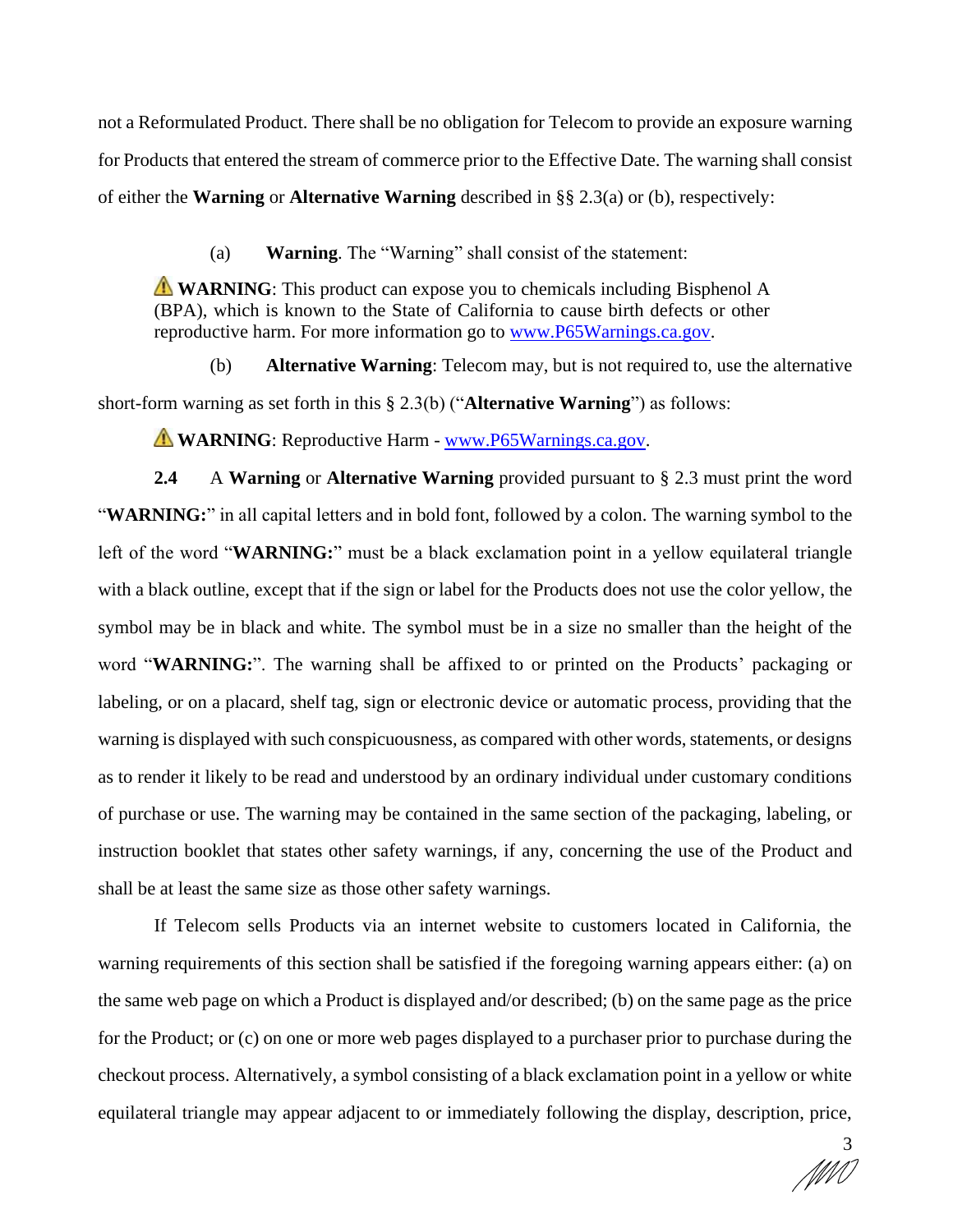or checkout listing of the Product, if the warning statement appears elsewhere on the same web page in a manner that clearly associates it with the product(s) to which the warning applies

**2.5 Compliance with Warning Regulations.** The warning provided pursuant to § 2.3 above shall be affixed to or printed on the Products' packaging or labeling. The warning shall be prominently affixed to or printed on the packaging or labeling and displayed with such conspicuousness, as compared with other words, statements, or designs as to render it likely to be read and understood by an ordinary individual under customary conditions of purchase or use. A warning may be contained in the same section of the packaging, labeling, or instruction booklet that states other safety warnings, if any, concerning the use of the Products and shall be at least the same size as those other safety warnings.

## **3. PENALTIES PURSUANT TO HEALTH & SAFETY CODE § 25249.7(b)**

In settlement of all the claims referred to in this Settlement Agreement, Telecom shall pay \$2,000.00 as a Civil Penalty in accordance with this Section. The Civil Penalty payment shall be allocated in accordance with California Health & Safety Code  $\S$ § 25249.12(c)(1) and (d), with 75% of the Penalty remitted to OEHHA and the remaining 25% of the Penalty remitted to Bell. The Civil Penalty payment(s) shall be delivered to the addresses identified in § 3.2, below. For all amounts due and owing that are not received within the payment times set forth below, Telecom shall pay a late civil penalty payment fee equal to \$100/day to be allocated in accordance with California Health & Safety Code § 25249.12(c)(1) and (d).

**3.1 Civil Penalty.** Within ten (10) days of the Effective Date, Telecom shall issue two separate checks for the Civil Penalty payment to (a) "OEHHA" in the amount of \$1,500.00; and to (b) "Brodsky & Smith in Trust for Bell" in the amount of \$500.00. The Civil Penalty payment(s) shall be delivered to the addresses identified in § 3.2, below.

## **3.2 Payment Procedures.**

**(a) Issuance of Payments.** Payments shall be delivered as follows:

(i) All payments owed to Bell, pursuant to § 3.1 shall be delivered to the following payment address:

4

MM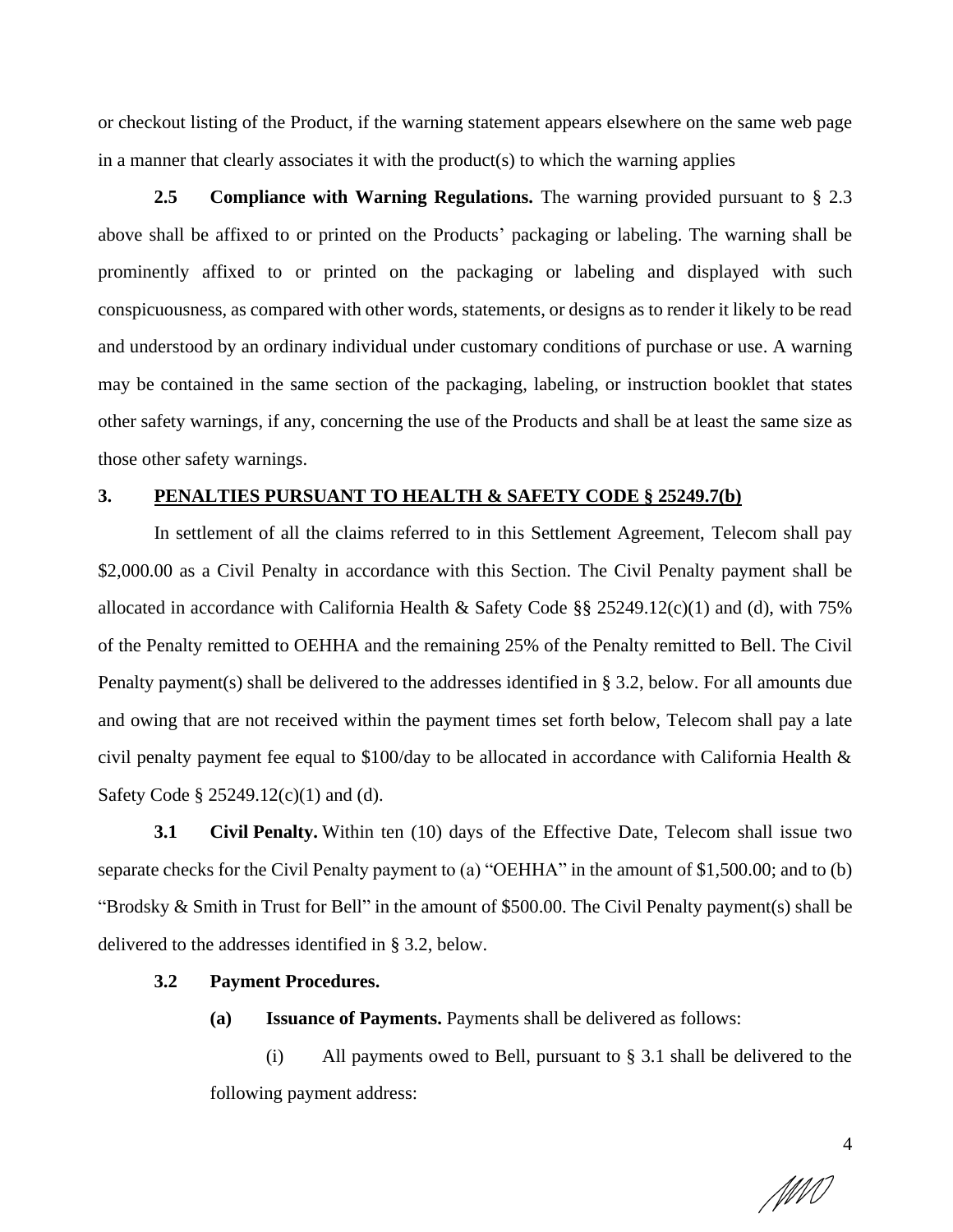Evan J. Smith, Esquire Brodsky & Smith

Two Bala Plaza, Suite 805 Bala Cynwyd, PA 19004

> (ii) All payments owed to OEHHA (EIN:  $68-0284486$ ), pursuant to  $\S 3.1$ shall be delivered directly to OEHHA (Memo Line "Prop 65 Penalties") at the following addresses:

For United States Postal Service Delivery:

Mike Gyurics Fiscal Operations Branch Chief Office of Environmental Health Hazard Assessment P.O. Box 4010 Sacramento, CA 95812-4010

For Non-United States Postal Service Delivery:

Mike Gyurics Fiscal Operations Branch Chief Office of Environmental Health Hazard Assessment 1001 I Street Sacramento, CA 95814

**(b) Copy of Payments to OEHHA.** Telecom agrees to provide Bell's counsel with a copy of the checks payable to OEHHA, simultaneous with its penalty payments to Bell, to be delivered to the address provided in § 3.2(a)(i), as proof of payment to OEHHA.

**(c) Tax Documentation.** Telecom agrees to provide a completed IRS 1099 for its payments to, and Bell agrees to provide IRS W-9 forms for, each of the following payees under this Settlement Agreement:

(i) "Ema Bell" whose address and tax identification number shall be provided within five (5) days after this Settlement Agreement is fully executed by the Parties;

(ii) "Brodsky & Smith" (EIN: 23-2971061) at the address provided in Section  $3.2(a)(i)$ ; and

5 MM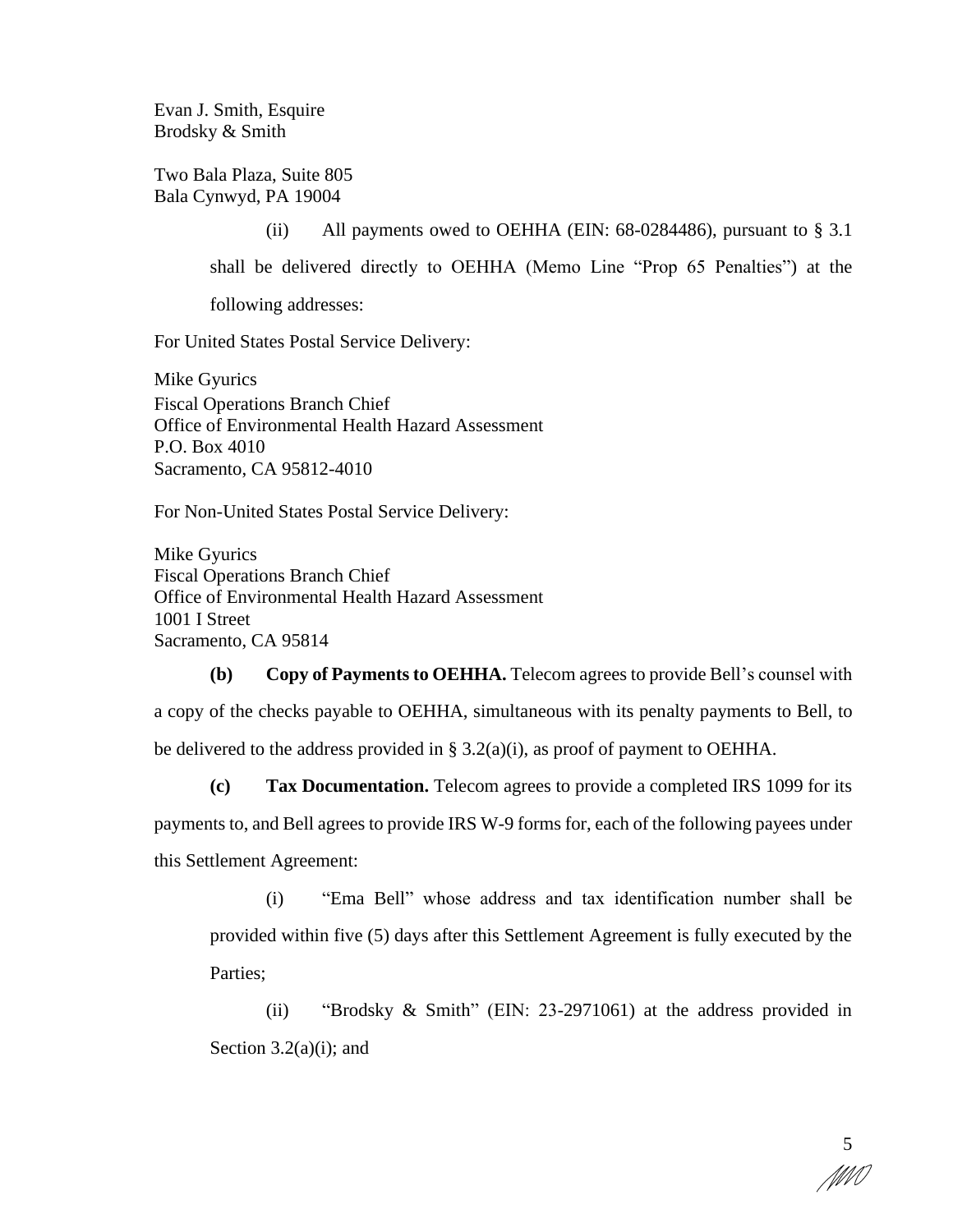(iii) "Office of Environmental Health Hazard Assessment" 1001 I Street, Sacramento, CA 95814.

### **4. REIMBURSEMENT OF FEES AND COSTS**

The Parties acknowledge that Bell and her counsel offered to reach preliminary agreement on the material terms of this dispute before reaching terms on the amount of fees and costs to be reimbursed to them. The Parties thereafter reached an accord on the compensation due to Bell and her counsel under general contract principles and the private attorney general doctrine and principles codified at California Code of Civil Procedure § 1021.5, for all work performed through the mutual execution of this agreement. Under these legal principles, Telecom shall reimburse Bell's counsel for fees and costs incurred as a result of investigating and bringing this matter to Telecom's attention, and negotiating a settlement in the public interest. Within ten (10) days of the Effective Date, Telecom shall issue a check payable to "Brodsky & Smith" in the amount of \$27,500.00 for delivery to the address identified in § 3.2(a)(i), above.

# **5. RELEASE OF ALL CLAIMS**

**5.1 Release of Telecom and Downstream Customers and Entities.** This Settlement Agreement is a full, final and binding resolution between Bell, acting on her own behalf, and Telecom of any violation of Proposition 65 that was or could have been asserted by Bell or on behalf of her past and current agents, representatives, attorneys, successors, and/or assigns ("Releasors") for failure to provide warnings for alleged exposures to BPA from use of the Products, and Releasors hereby release any such claims against Telecom, adidas AG Joint Stock Company, adidas America, Inc., Nordstrom, Inc., and NIHC, Inc. and their parents, subsidiaries, affiliated entities, shareholders, marketplaces, directors, officers, agents, employees, attorneys, successors and assignees, and each entity to whom Telecom, adidas AG Joint Stock Company, adidas America, Inc., Nordstrom, Inc., or NIHC, Inc. directly or indirectly distributes or sells the Products, including but not limited to, downstream distributors, wholesalers, customers, retailers, and their respective subsidiaries, affiliates and parents, franchisees, cooperative members and licensees (collectively, the "Releasees"), from all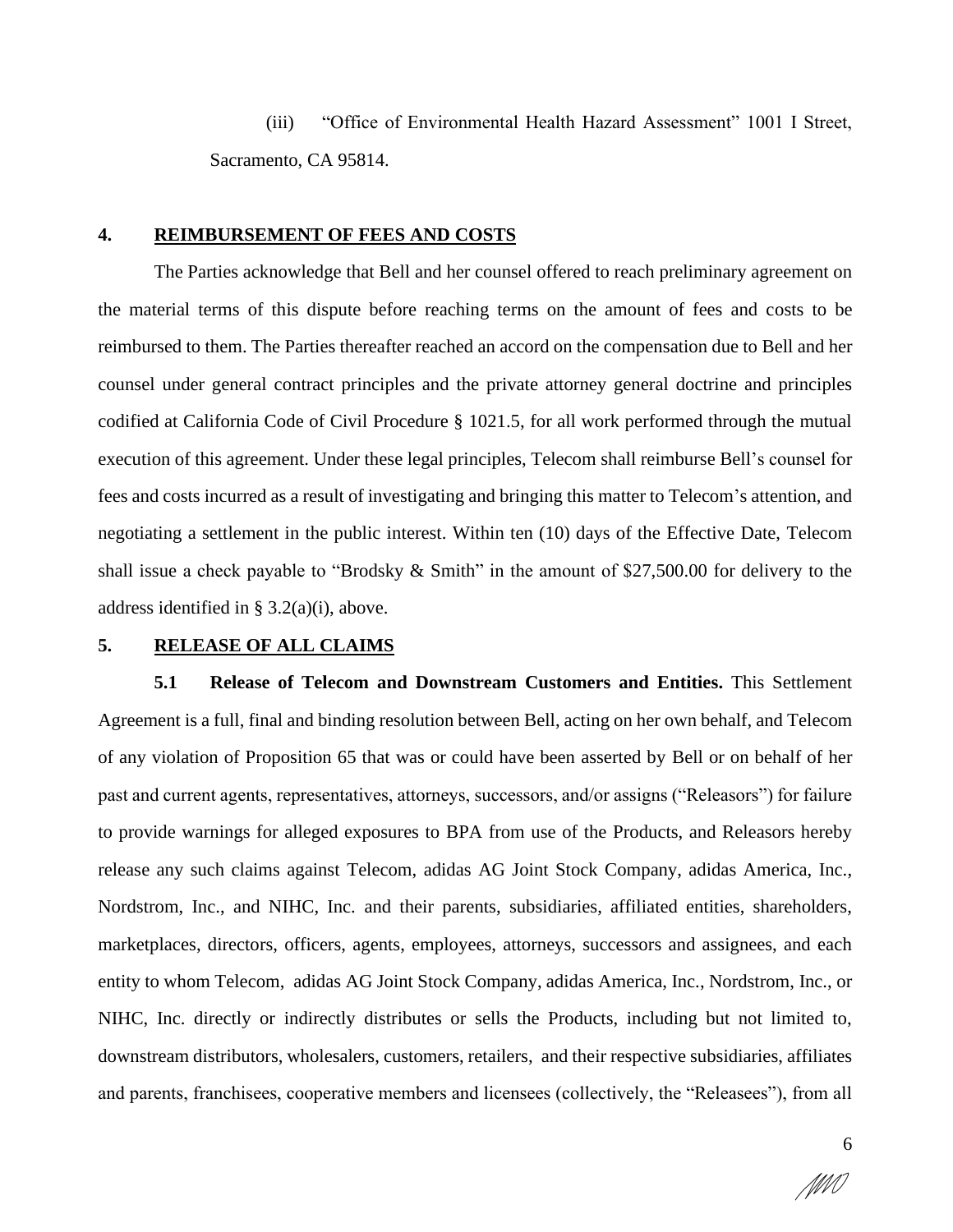claims for violations of Proposition 65 through the Effective Date based on excposure to BPA from use of the Products.

In further consideration of the promises and agreements herein contained, and for the payments to be made pursuant to §§ 3 and 4 above, Bell, on behalf of herself, her past and current agents, representatives, attorneys, successors and/or assignees, hereby covenants not to sue and waives any right to institute, participate in, directly or indirectly, any form of legal action and releases all claims that she may have, including without limitation, all actions and causes of action in law and in equity, all obligations, expenses (including without limitation all attorneys' fees, expert fees, and investigation fees, and costs), damages, losses, liabilities and demands against any of the Releasees of any nature, character, or kind, whether known or unknown, suspected or unsuspected, limited to and arising out of the alleged or actual exposure to BPA from use of the Products.

**5.2 Telecom' Release of Bell**. Telecom, on behalf of itself, its past and current agents, representatives, attorneys, successors and/or assignees, hereby waives any and all claims against Bell, her attorneys and other representatives, for any and all actions taken or statements made (or those that could have been taken or made) by Bell and/or her attorneys and other representatives, whether in the course of investigating claims or otherwise seeking to enforce Proposition 65 against it in this matter or with respect to use of the Products.

**5.3 California Civil Code § 1542**. It is possible that other claims not known to the Parties arising out of the facts alleged in the Notice and relating to the Products will develop or be discovered. Bell on behalf of herself only, on one hand, and Telecom, on the other hand, acknowledge that this Agreement is expressly intended to cover and include all such claims up through the Effective Date, including all rights of action therefor. The Parties acknowledge that the claims released in §§ 5.1 and 5.2, above, may include unknown claims, and nevertheless waive California Civil Code § 1542 as to any such unknown claims. California Civil Code § 1542 reads as follows:

A GENERAL RELEASE DOES NOT EXTEND TO CLAIMS THAT THE CREDITOR OR RELEASING PARTY DOES NOT KNOW OR SUSPECT TO EXIST IN HIS OR HER FAVOR AT THE TIME OF EXECUTING THE RELEASE AND THAT, IF KNOWN BY HIM OR HER, WOULD HAVE

7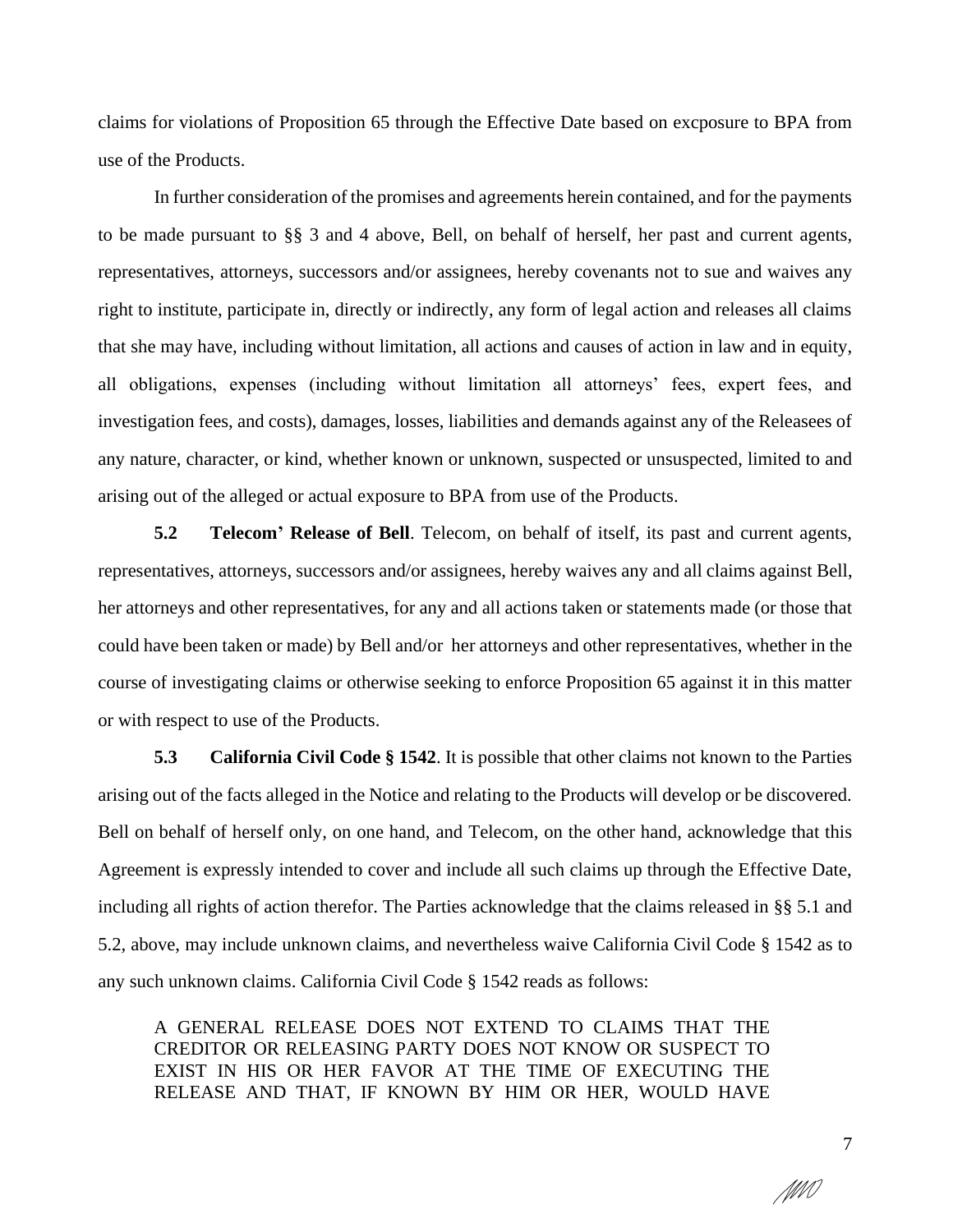MATERIALLY AFFECTED HIS OR HER SETTLEMENT WITH THE DEBTOR OR RELEASED PARTY.

Bell and Telecom each acknowledge and understand the significance and consequences of this specific waiver of California Civil Code § 1542.

**5.4 Deemed Compliance with Proposition 65**. The Parties agree that compliance by Telecom with this Settlement Agreement constitutes compliance with Proposition 65 with respect to exposure to BPA from use of the Products.

**5.5. Public Benefit**. It is Telecom' understanding that the commitments it has agreed to herein, and actions to be taken by Telecom under this Settlement Agreement, would confer a significant benefit to the general public, as set forth in Code of Civil Procedure § 1021.5 and Cal. Admin. Code tit. 11, § 3201. As such, it is the intent of Telecom that to the extent any other private party initiates an action alleging a violation of Proposition 65 with respect to Telecom's failure to provide a warning concerning exposure to BPA prior to use of the Products it has manufactured, distributed, sold, or offered for sale in California, or will manufacture, distribute, sell, or offer for sale in California, such private party action would not confer a significant benefit on the general public as to those Products addressed in this Settlement Agreement, provided that Telecom is in material compliance with this Settlement Agreement.

## **6. SEVERABILITY**

If, subsequent to the execution of this Settlement Agreement, any of the provisions of this Settlement Agreement are deemed by a court to be unenforceable, the validity of the enforceable provisions remaining shall not be adversely affected but only to the extent the deletion of the provision deemed unenforceable does not materially affect, or otherwise result in the effect of the Settlement Agreement being contrary to the intent of the Parties in entering into this Settlement Agreement.

## **7. GOVERNING LAW**

The terms of this Settlement Agreement shall be governed by the law of the State of California and apply within the State of California. In the event that Proposition 65 is repealed or is otherwise rendered inapplicable or limited by reason of law generally, or as to the Products, Telecom shall

MMÍ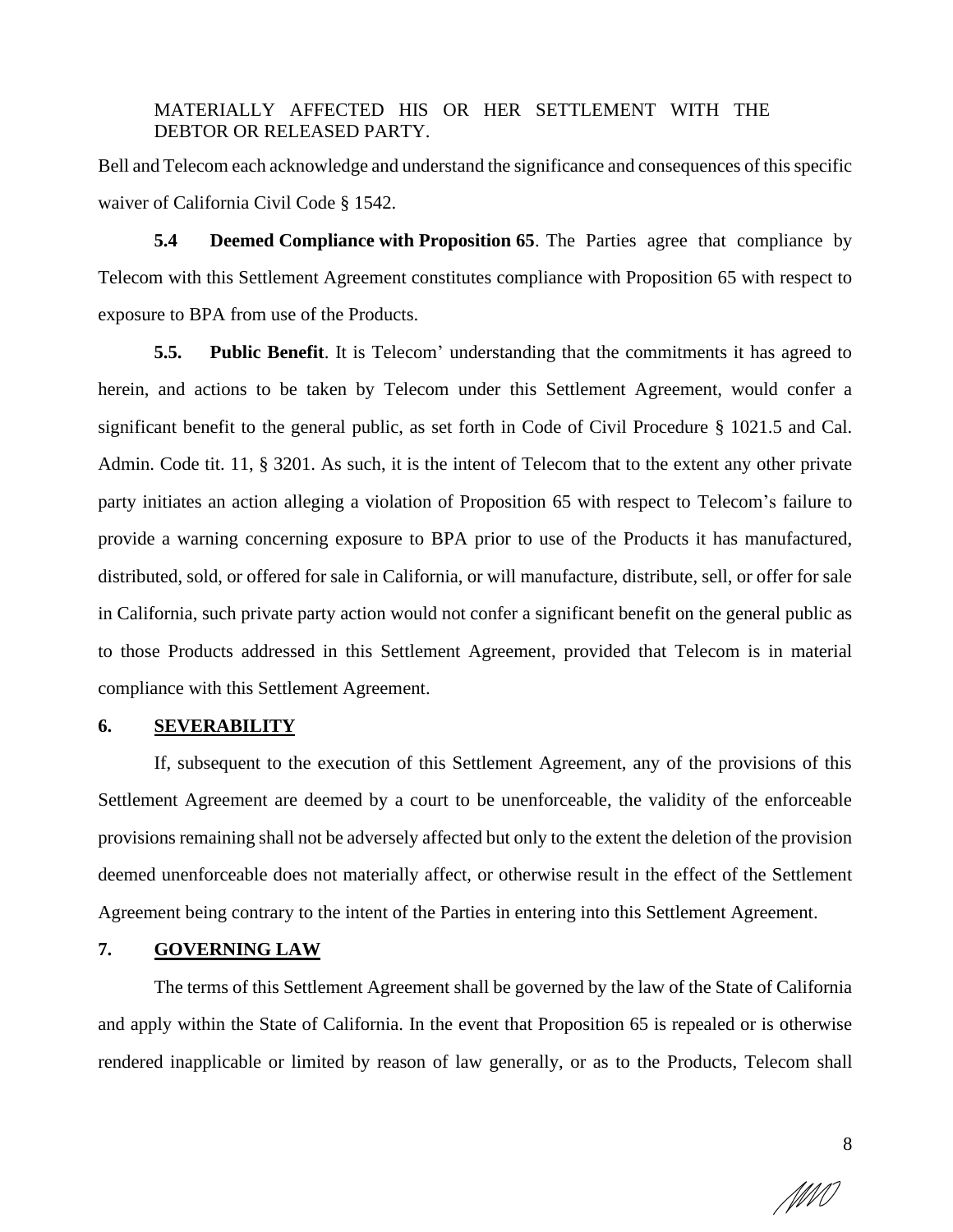provide written notice to Bell of any asserted change in the law, and shall have no further obligations pursuant to this Settlement Agreement with respect to, and to the extent that, a Product is so affected.

# **8. NOTICES**

Unless specified herein, all correspondence and notices required to be provided pursuant to this Settlement Agreement shall be in writing and personally delivered or sent by: (i) first-class (registered or certified mail) return receipt requested; or (ii) overnight or two-day courier on any party by the other party to the following addresses:

For Telecom:

Alisa A, Landy Alisa A, Landy, P.A. 6255 Old Cutler Rd. Miami, FL 33156-7156

For Bell:

Evan J. Smith Brodsky & Smith Two Bala Plaza, Suite 805 Bala Cynwyd, PA 19004

Either party, from time to time, may specify in writing to the other party a change of address to which all notices and other communications shall be sent.

# **9. COUNTERPARTS: SIGNATURES**

This Settlement Agreement may be executed in counterparts and by facsimile or .pdf signature, each of which shall be deemed an original, and all of which, when taken together, shall constitute one and the same document.

# **10. COMPLIANCE WITH HEALTH & SAFETY CODE § 25249.7(f)**

Bell agrees to comply with the reporting requirements referenced in Health & Safety Code §

25249.7(f).

## **11. MODIFICATION**

This Settlement Agreement may be modified only by a written agreement of the Parties.

# **12. ENTIRE AGREEMENT**

 $\mathbb{M}$